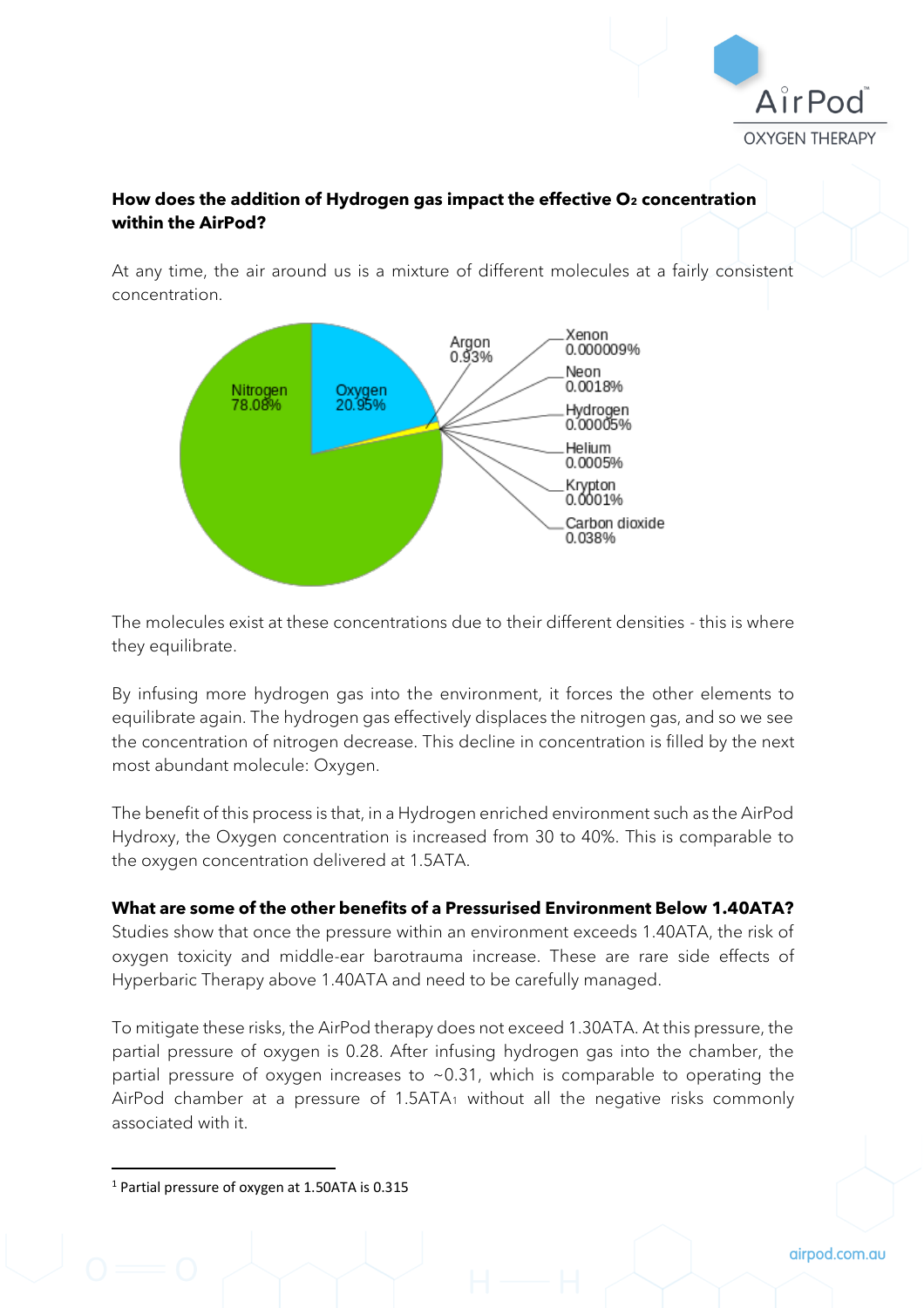

### **Additional benefits of Hydrogen to the therapy.**

Research shows that high levels of HBOT result in the accumulation of free radicals in the blood (Narkowicz, Vial, & McCartney, 1993). Whilst our treatment, at pressures of <1.30ATA, does not classify as a 'high level' of HBOT, by being proactive to reduce this risk we can set ourselves apart from other alternative treatments.

Reactive Oxygen Species (ROS) are one such group of free radicals that exist in the body. Whilst some ROS have an important physiological function in the body, others in excess can pose a threat to healthy cells. The body has its own mechanism to deal with the accumulation of toxic ROS, however in some cases it is simply not enough.

When ROS production within our body increases due to lifestyle stressors, illness, or other events, so too does the number of unhealthy cells in our body. In this way, the build-up of ROS in the body is a characteristic precursor to several non-communicable diseases such as Diabetes, Alzheimer's, and Parkinson's.

The inclusion of Hydrogen gas in our AirPod Hydroxy treatment allows us to proactively manage this risk due to Hydrogen's proven benefits as a powerful antioxidant.

As stated, not all ROS are bad for our bodies. This is why it is beneficial that Hydrogen will only react with the hydroxyl radical; the most toxic free radical in the body (Ohsawa, et al., 2007). Hence it is more selective, and thus safer for use as a treatment. The study also highlighted the versatile benefits of hydrogen in other fields such as increased perfusion of tissues to neuro-protective effects.

The use of hydrogen for therapeutic benefits is an exponentially expanding field. Tyler LeBaron, the founder of the Molecular Hydrogen Institute speaks to its growing prominence:

*"Hydrogen has therapeutic potential in over 170 different disease models and in essentially every organ of the human body".*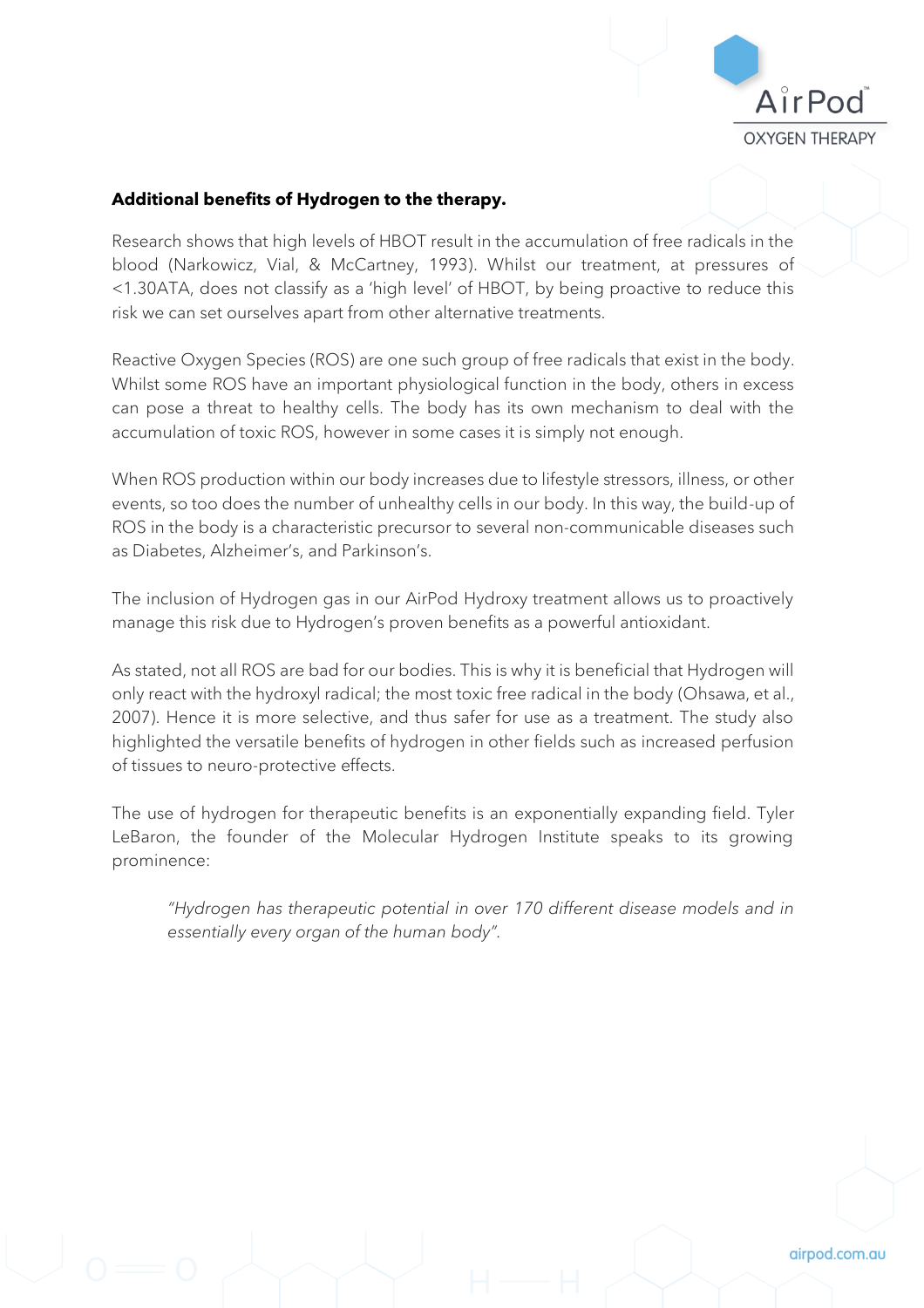

# Hydrogen and Reperfusion Benefits

There are many exciting papers currently being published about the benefits of hydrogen in more clinical settings. The main premise of HBOT is to increase the perfusion of tissue.

A study by Zhou et al., (2013) touches on the benefit of hydrogen in this aspect. Following thorax surgery, many post-operative complications stem from inadequate reperfusion of tissue. In this clinical trial they look at the ability of hydrogen to ameliorate this risk, with very positive results.

This study provides an important clinical application and independently illustrates the incremental benefit of incorporating hydrogen in treatment protocols.



*Figure 1. The use of hydrogen-rich saline (HS) to aid the reperfusion of tissue following thorax surgery. HS was administered in two doses; 5ml (HS-5) and 10ml (HS-10)*

One of the other risks of HBOT at higher degrees is the possibility of developing oxygen toxicity. Oxygen toxicity has a variety of negative physiological consequences, mainly damage to the mitochondria and supporting cells.

A study conducted in 2017 looks at the use of H<sub>2</sub> gas to offset this oxygen-overload (Yu, Yu, Liu, Zhang, & Xue, 2017). The data showed that H<sup>2</sup> promoted cell viability and inhibited the damage in the cell and mitochondrial membrane.